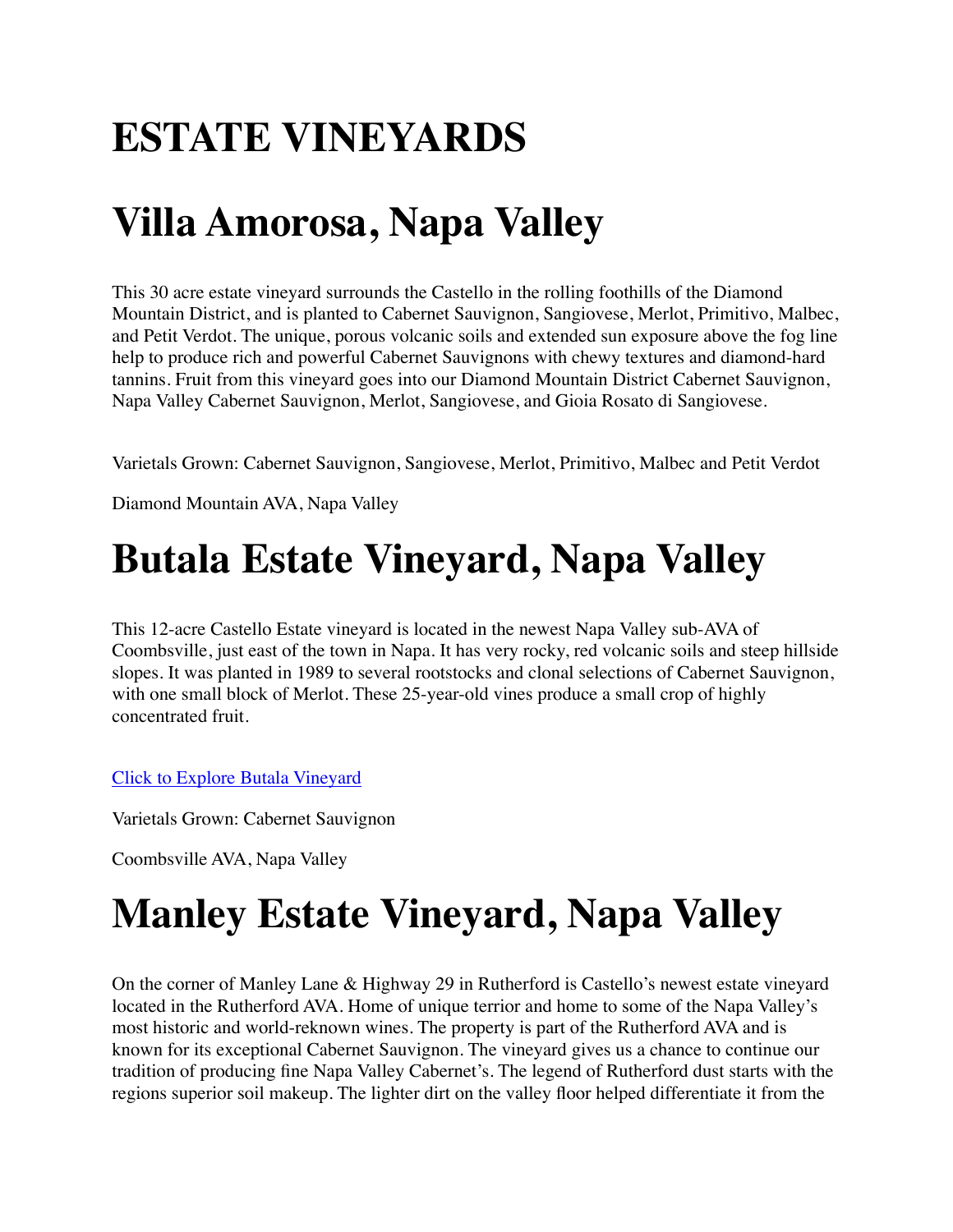other Napa Valley AVA's. In Rutherford, the deeper soils and microclimates create longer growing seasons and 'hang time' that seem to round out the tannins in a soft, dusty style.

#### [Click to Explore Manley Vineyard](https://castellodiamorosa.com/manley-vineyard/)

Varietals Grown: Cabernet Sauvignon

Rutherford AVA, Napa Valley

## **Cresta d'Oro Vineyard, Sonoma County**

Originally named Pillow Road Vineyard, this newest Castello estate vineyard is located in the sub-AVA of Green Valley, on the southwestern edge of the Russian River Valley in Sonoma County. Situated only 15 miles from the coast, calm, foggy mornings give way to warm afternoons and cool, breezy nights, providing a perfect climate for growing Pinot Noir. Michael's Vineyard is planted with 12 acres of clones 115, 777, and Pommard 4, which are nourished by the Gold Ridge sandy loam soils of this historic district. The 2015 vintage was the first release of this Pinot Noir under the name Michael's Vineyard. The 2016 and 2017 vintages were bottled under the Three Arrows Ranch name, and the 2018 vintage onward will be named Cresta d'Oro Vineyard.

Varietal Grown: Pinot Noir

Green Valley AVA, Sonoma County

## **Morning Dew Ranch, Anderson Valley**

This Castello Estate vineyard was purchased in 2015 from Burt Williams, founder of the iconic William Selyem Winery. The 12 acre vineyard, located just west of the town of Philo in Anderson Valley, is in a very cool microclimate and divided into 9 blocks of Pinot Noir planted with DRC, 115, 777, Rochioli, 23, and 828 clones. It will be sustainably farmed by our Vineyard Team and Manager, David Bejar. We anticipate the first release from this vineyard to be the 2016 vintage, which will be released to the public in 2018. Morning Dew Ranch was named one of the Top 5 Pinot Noir Vineyards in Anderson Valley in February 2018 by Wine Enthusiast Magazine (Jim Gordon).

Varietal Grown: Pinot Noir

## **Boonville Ranch, Anderson Valley**